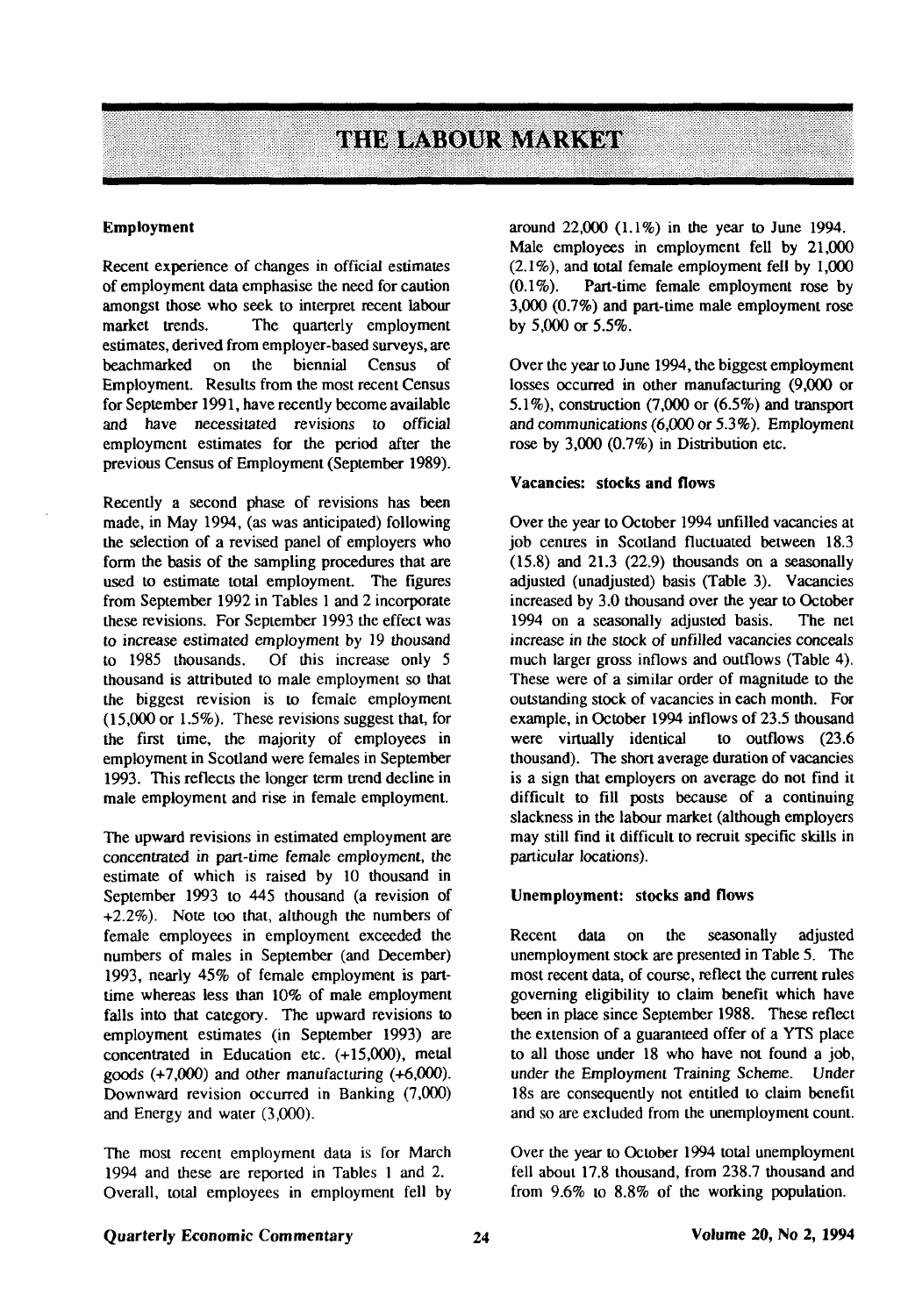This represents a reduction in the level of unemployment of 7.5%. The unemployment rate is now at its lowest level since May 1991. The aggregate figures reflect a decrease in female unemployment of 4.6 thousand, and a decrease of 13.2 thousand in male unemployment over the year.

Table 6 presents recent flows into and out of the unemployment stock. In October 1994 inflows were, at 32.6 thousand, about 2.9 thousand less than in the same month of 1993. Outflows were, at 39.9 thousand, 2.6 thousand less than in October 1993. If gross outflows were maintained at their October 1994 level unemployment stocks could turnover in less than 6 months.

## BUSINESS SURVEY EVIDENCE

Results from the latest Scottish Chambers Business Survey indicate an increasing demand for labour in a number of sectors. The trends in employment were the best quarter three figures since 1990 in Manufacture, Wholesale Distribution and Tourism. However, the trends in part time and insecure forms of employment continue to outperform the rises in full time employment in all sectors apart from Wholesale Distribution.

Upward trends in employment were again reported in Manufacturing, Wholesale and Tourism. Against expectations the fall in employment in Construction continued. Downward trends in employment were again reported by a net of Retail and Tourism respondents.

Oil respondents reported a re - emergence of the downward trends in employment, and a further decline is forecast for quarter four along with a rise in short time working.

In manufacturing the rise in employment, a net of +9% was stronger than anticipated, although these upward trends were only evident in firms employing less than 200. Firms employing above 200 reported a slight decline in employment levels. Nevertheless, increased levels of overtime working were noted. A net of  $+9\%$  expect the current rise in employment to continue through to the end of the year..

Once again the expected rise in Construction employment did not occur, and a net of -5% reduced employment, no change to this decline is forecast. The levels of overtime working fell, and these downward trends are expected to continue.

In Distribution employment rose above expectations in Wholesale Distribution, although firms employing less than 19 reported a fall in employment levels. Overall this rise is forecast to continue, but to weaken in the fourth quarter. However, in Retail the decline in employment continued, as forecast, at a net of -2%. Nevertheless, the smallest firms, those employing less than 19 and those employing between 100 and 200 reported rising trends in employment. Overall, employment is expected to continue to fall in Retail in the fourth quarter.

A net of +4%reported increasing employment in Tourism, less than had been forecast. But this rise is anticipated to end in quarter four. Elsewhere in the service sector the long running downward trend in employment in Finance continued. In both the Retail and Finance sectors the overall falls in employment concealed increased use of part time and temporary staffs, and in Tourism the increased use of such staffs far exceeded the overall rise in employment.

Recruitment activity was generally at a higher level than a year ago in Wholesale Distribution, Tourism and Finance, but at the same levels in Manufacturing, Construction and Retail. Difficulties in recruiting suitable staffs were evident in the recruitment of managerial employees in Manufacturing and Tourism. Difficulties in recruiting skilled manual staffs were widespread in Construction and significant in Manufacturing and Tourism.

50% of Manufacturing respondents sought to recruit staff, and activity was most frequently directed towards the recruitment of skilled manual, technical and managerial staffs. 44% of Construction reported seeking to recruit, again activity was most commonly directed towards the recruitment of skilled manual employees.

In the service sector 44% of Wholesale, 49% of Retail, 38% of Finance and 78% of Tourism respondents endeavoured to recruit staffs. Extensive difficulties in recruitment were only apparent in the recruitment of skilled staffs in Tourism.

Pay increases were reported in all main sectors, although the percentage increasing salaries was low in Finance and Tourism [11% and 17% respectively]. The rising proportion of the larger manufacturing firms reporting difficulties is recruiting skilled labour as a factor likely to restrict output, suggests that upward pressures on wages

# Quarterly Economic Commentary 25 25 Volume 20, No 2, 1994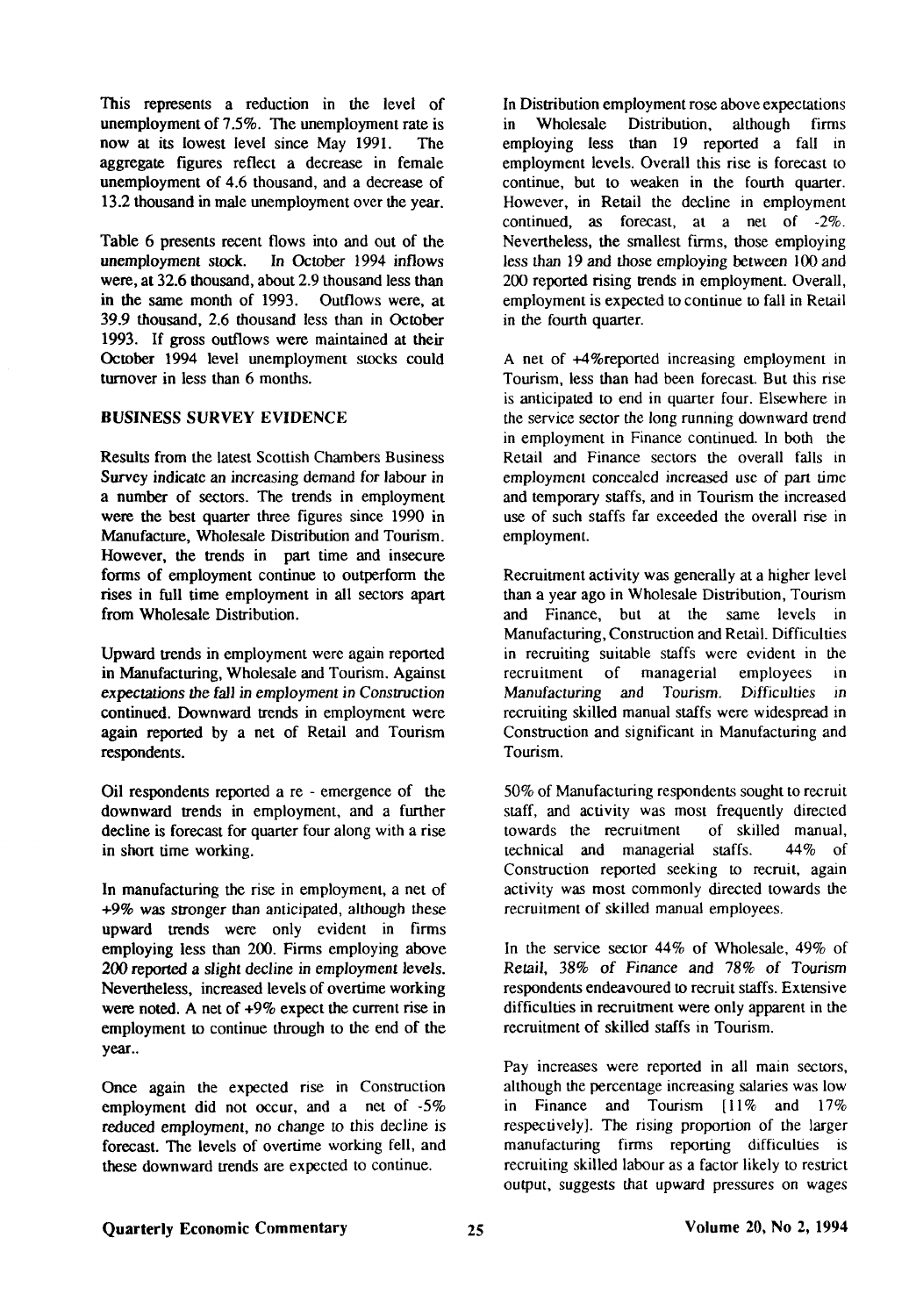may be a feature in manufacturing in 1995. Elsewhere in the service sector slightly more than a fifth of Wholesale and Retail Distribution increased pay. However in production some 35% of Manufacturing and 52% of Construction noted pay increases. Average pay increases ranged from 2.3% in Finance, to 3.0% in Wholesale and Tourism, 3.7% in Manufacturing and 4.1% in Retail. In all sectors in quarter three remained below the average increases for 1993.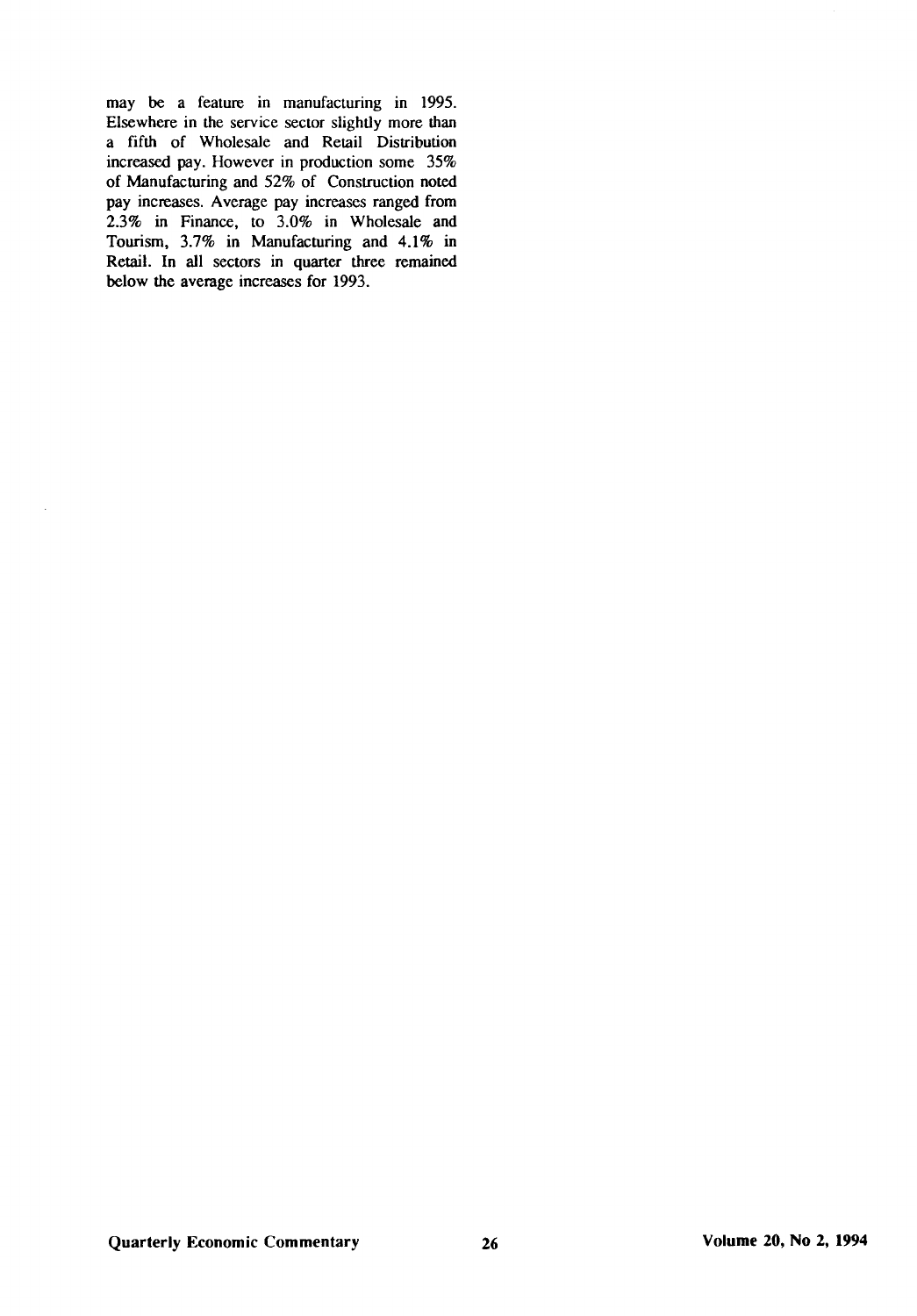|                              |                                                                           | EMPLOYEES IN EMPLOYMENT IN SCOTLAND: INDUSTRY AGGREGATES ('000s)*<br>TABLE 1<br>(Figures in square brackets reflect the 1989 and 1990 LFS. The latest estimates reflect the impact of the 1991 LFS.)<br><b>FEMALE</b> |                                                                                                  |                                                                                                                                 |                                                                                                                                   |                                                                                                                                                                                 |                                                                                                                                 |                                                                                                                                 |                                                                                                                                   |                                                                                                                                                                                  |
|------------------------------|---------------------------------------------------------------------------|-----------------------------------------------------------------------------------------------------------------------------------------------------------------------------------------------------------------------|--------------------------------------------------------------------------------------------------|---------------------------------------------------------------------------------------------------------------------------------|-----------------------------------------------------------------------------------------------------------------------------------|---------------------------------------------------------------------------------------------------------------------------------------------------------------------------------|---------------------------------------------------------------------------------------------------------------------------------|---------------------------------------------------------------------------------------------------------------------------------|-----------------------------------------------------------------------------------------------------------------------------------|----------------------------------------------------------------------------------------------------------------------------------------------------------------------------------|
| <b>SIC 1980</b>              |                                                                           | <b>MALE</b>                                                                                                                                                                                                           |                                                                                                  |                                                                                                                                 |                                                                                                                                   | <b>TOTAL</b>                                                                                                                                                                    | Prod/Const                                                                                                                      | Production                                                                                                                      | Manuf.                                                                                                                            | <b>Services</b>                                                                                                                                                                  |
|                              |                                                                           | All                                                                                                                                                                                                                   | of which<br>P/T                                                                                  | All                                                                                                                             | of which<br>P/T                                                                                                                   |                                                                                                                                                                                 | $1 - 5$                                                                                                                         | $1-4$                                                                                                                           | $2-4$                                                                                                                             | $6-9$                                                                                                                                                                            |
| 1979<br>1989<br>1990<br>1991 | Jun<br>Mar<br>Jun<br>Sep<br>Dec<br>Mar<br>Jun<br>Sep<br>Dec<br>Mar<br>Jun | (1,205)<br>$(1,015)$ [1,016]<br>[1,018]<br>[1,034]<br>[1,033]<br>[1,027]<br>[1,031]<br>$[1,040]$ $(1,043)$<br>$[1,034]$ $(1,043)$<br>$[1,021]$ $(1,035)$<br>$[1,015]$ $(1,031)$                                       | 106                                                                                              | (897)<br>$(914)$ [924]<br>[941]<br>[934]<br>[939]<br>[930]<br>[942]<br>[943] (943)<br>[946] (949)<br>[936] (941)<br>[944] (953) | (332)<br>$(387)$ [376]<br>[384]<br>[389]<br>[401]<br>[395]<br>[406]<br>$[406]$ (404)<br>[417] (416)<br>[412] (413)<br>[414] (417) | (2,102)<br>$(1,929)$ [1,941]<br>[1,959]<br>[1,968]<br>[1,972]<br>[1,957]<br>[1,974]<br>$[1,983]$ $(1,986)$<br>$[1,980]$ $(1,992)$<br>$[1,956]$ $(1,978)$<br>$[1,959]$ $(1,984)$ | (831)<br>$(587)$ [601]<br>[599]<br>[594]<br>[595]<br>[591]<br>[591]<br>[597] (594)<br>[591] (589)<br>[573] (571)<br>[562] (561) | (676)<br>$(440)$ [476]<br>[474]<br>[460]<br>[461]<br>[457]<br>[458]<br>[465] (464)<br>[462] (462)<br>[449] (450)<br>[443] (444) | (604)<br>$(401)$ [418]<br>[416]<br>[402]<br>[402]<br>[397]<br>[398]<br>[405] (405)<br>[401] (403)<br>$[388]$ (391)<br>[383] (385) | 1.224<br>$(1,314)$ [1,311]<br>[1, 331]<br>[1, 344]<br>[1, 349]<br>[1, 337]<br>[1, 353]<br>$[1,356]$ $(1,362)$<br>$[1,362]$ $(1,376)$<br>$[1,356]$ $(1,377)$<br>$[1,368]$ (1,394) |
| 1992<br>1993<br>1994         | Sep<br>Dec<br>Mar<br>Jun<br>Sep<br>Dec<br>Mar<br>Jun<br>Sep<br>Dec<br>Mar | $[1,011]$ $(1,026)$<br>$(1,026)$ 1,037<br>$(1,020)$ 1,026<br>$(1,024)$ 1,023<br>$(1,008)$ 1.012<br>(993)<br>993<br>980<br>993<br>992<br>982<br>965                                                                    | 103<br>(105) 85<br>(112) 87<br>$(123)$ 92<br>(119) 81<br>$(95)$ 90<br>85<br>91<br>92<br>95<br>93 | $[947]$ (954)<br>$(952)$ 976<br>$(955)$ 980<br>$(956)$ 981<br>$(948)$ 980<br>$(971)$ 984<br>979<br>991<br>994<br>996<br>981     | [418] (414)<br>$(416)$ 427<br>$(418)$ 429<br>$(419)$ 431<br>$(416)$ 432<br>$(436)$ 442<br>437<br>446<br>450<br>448<br>445         | $[1,958]$ $(1,984)$<br>$(1,978)$ 2,013<br>$(1,975)$ 2,005<br>$(1,979)$ 2,005<br>$(1,956)$ 1,992<br>$(1,963)$ 1,976<br>1959<br>1984<br>1985<br>1975<br>1946                      | [560] (567)<br>(543) 560<br>(535) 551<br>(528) 544<br>(519) 543<br>(520) 529<br>525<br>525<br>519<br>513<br>501                 | [443] (444)<br>$(434)$ 435<br>$(430)$ 431<br>$(425)$ 425<br>$(418)$ 427<br>$(405)$ 416<br>414<br>417<br>414<br>410<br>399       | [383] (385)<br>$(376)$ 377<br>(373) 372<br>(368) 368<br>$(361)$ 360<br>$(348)$ 359<br>358<br>364<br>362<br>360<br>349             | $[1,370]$ (1,394)<br>$(1,416)$ 1,425<br>$(1,411)$ 1,426<br>$(1, 424)$ 1,434<br>$(1,410)$ 1,423<br>$(1, 418)$ 1,421<br>1,408<br>1,432<br>1,440<br>1,440<br>1,420                  |

*Source:* Department of Employment Gazette

Figures within [.] reflect estimates prior to the 1989 Census of Employment Figures within (.) reflect estimates prior to the 1991 Census of Employment

Quarterly Economic Commentary

 $\mathfrak{r}$ 

 $\bullet$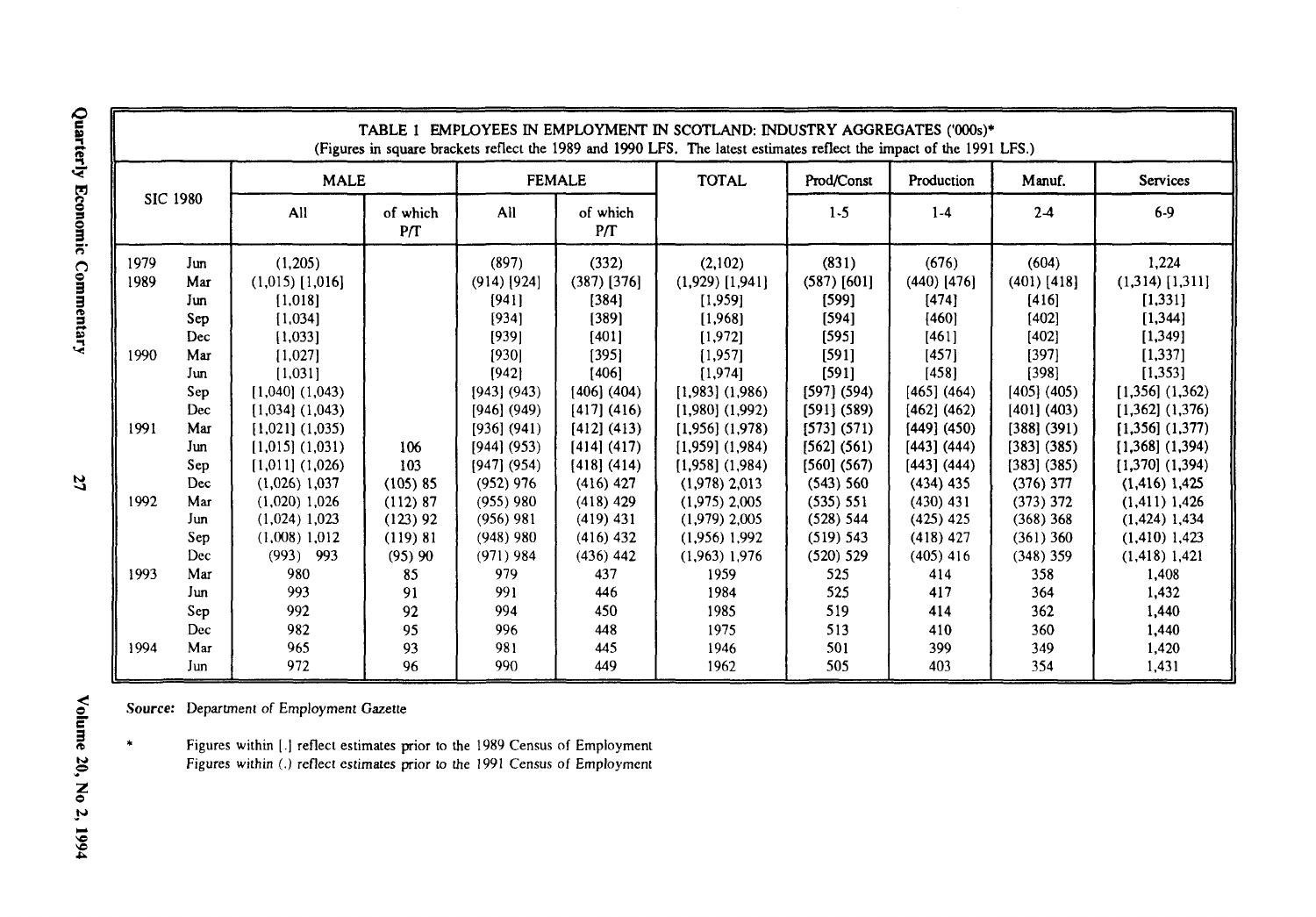|             |                                               |                                                                                                                                                      |                   |                               |                                                  |                                                 | TABLE 2 EMPLOYMENT: SCOTLAND EMPLOYEES IN EMPLOYMENT (000's)*                       |                                                  |                                                                                                                                                                                                                                                        |                                                                          |                                          |
|-------------|-----------------------------------------------|------------------------------------------------------------------------------------------------------------------------------------------------------|-------------------|-------------------------------|--------------------------------------------------|-------------------------------------------------|-------------------------------------------------------------------------------------|--------------------------------------------------|--------------------------------------------------------------------------------------------------------------------------------------------------------------------------------------------------------------------------------------------------------|--------------------------------------------------------------------------|------------------------------------------|
| SIC 1980    |                                               | ${\bf \small \begin{array}{c} {\textbf{A}} {\textbf{gric}} \textbf{.} \\ {\textbf{for} \textbf{stry}} \textbf{.} \\ {\textbf{fishing}} \end{array}}$ | Energy<br>& Water | Man. &<br>chemicals<br>Metal  | goods, Eng.<br>& vehicles<br>Metal               | Other Man.                                      | Const.                                                                              | Distribution<br>Hotels &<br>Catering:<br>repairs | I'sport &<br>Comm.                                                                                                                                                                                                                                     | insurance &<br>Banking,<br>finance                                       | health & other<br>Education,<br>services |
|             |                                               | $\overline{\phantom{0}}$                                                                                                                             |                   | 2                             | $\mathbf{\hat{z}}$                               | 4                                               | S                                                                                   | $\bullet$                                        | r                                                                                                                                                                                                                                                      | ∞                                                                        | 91-92                                    |
| 1979<br>889 |                                               |                                                                                                                                                      |                   |                               | 258                                              | 265                                             | 155                                                                                 | [39]                                             | 135                                                                                                                                                                                                                                                    | $\overline{2}$                                                           |                                          |
|             | E S S S S E S S S E S S S S S S E S S S S E E |                                                                                                                                                      |                   | <u>E a a i</u>                | <b>SSS</b>                                       | <b>and</b><br><b>and</b><br><b>and</b>          | $\frac{2}{2}$ $\frac{1}{2}$ $\frac{2}{2}$ $\frac{1}{2}$ $\frac{2}{2}$ $\frac{2}{2}$ | [385]                                            | SSEE<br>EEEEE                                                                                                                                                                                                                                          | $\frac{174}{176}$                                                        | 1573<br>1654<br>1678<br>1678             |
|             |                                               |                                                                                                                                                      |                   |                               |                                                  |                                                 |                                                                                     | 1387<br>1384<br>1374                             |                                                                                                                                                                                                                                                        | $[177]$                                                                  |                                          |
| 1990        |                                               |                                                                                                                                                      |                   | $\frac{1}{2}$                 | [168]                                            | [203]                                           |                                                                                     |                                                  |                                                                                                                                                                                                                                                        | $\begin{bmatrix} 179 \\ 180 \end{bmatrix}$                               | [683]                                    |
|             |                                               |                                                                                                                                                      |                   | [47] 43<br>$[47]$             | 172] (167)<br>[170]                              | 212] (195)<br>[207]                             | 120] (130)                                                                          | 392] (416)<br>[387]                              | 115] (113)                                                                                                                                                                                                                                             | 182] (195)                                                               | 685] (639)                               |
|             |                                               |                                                                                                                                                      |                   | [44] 41                       |                                                  | 189] (197                                       | [29] (127)                                                                          | 412] (417                                        | 108] (112)                                                                                                                                                                                                                                             |                                                                          | 657] (652)                               |
| <b>1991</b> |                                               |                                                                                                                                                      |                   | [43] 38<br>[42] 38<br>[42] 38 | $\begin{pmatrix} 169 \\ 165 \end{pmatrix}$ (164) | $[181] (193)$<br>$[180] (194)$<br>$[180] (194)$ | $\begin{array}{c} (123) \ (121) \\ (120) \ (117) \end{array}$                       | 404] (410)                                       |                                                                                                                                                                                                                                                        | [184] (196)<br>[189] (205)<br>[187] (205)<br>[182] (203)                 | [657] (654)<br>[665] (662)               |
|             |                                               |                                                                                                                                                      |                   |                               | 161] (153)                                       |                                                 |                                                                                     | 408] (415)<br>408] (415)                         |                                                                                                                                                                                                                                                        |                                                                          | (673) (664)                              |
|             |                                               |                                                                                                                                                      |                   |                               | 161] (153)                                       |                                                 | $116$ $(114)$<br>(109) 125                                                          |                                                  | $\begin{array}{l} [106] \, (110) \\ [107] \, (111) \\ [108] \, (112) \\ [108] \, (111) \\ [110] \, (111) \\ [110] \, (110) \\ [109] \, (111) \\ [110] \, (101) \\ [111] \, (110) \\ [111] \, (111) \, (110) \\ [111] \, (111) \, (110) \\ \end{array}$ | $\begin{array}{c} (213) \ 209 \\ (217) \ 209 \\ (223) \ 211 \end{array}$ | $(664)$ $(664)$                          |
| 1992        |                                               |                                                                                                                                                      |                   |                               | $(153) 163$<br>$(153) 160$<br>$(147) 154$        | $(184) 173$<br>$(183) 172$                      | $(105)$ 121<br>$(103)$ 119                                                          | $(418)$ 416<br>$(411)$ 409<br>$(419)$ 416        |                                                                                                                                                                                                                                                        |                                                                          | $(673) 694$<br>$(672) 694$               |
|             |                                               |                                                                                                                                                      |                   |                               |                                                  | (185) 174                                       |                                                                                     |                                                  |                                                                                                                                                                                                                                                        |                                                                          |                                          |
|             |                                               |                                                                                                                                                      |                   |                               | 143) 155                                         | 182) 176                                        | 101) 118                                                                            | (416) 414                                        |                                                                                                                                                                                                                                                        | (220) 205                                                                | (667)693                                 |
|             |                                               |                                                                                                                                                      |                   |                               | (147) 153                                        | $165$ ) $171$                                   | $115$ ) $113$                                                                       | 417) 418                                         |                                                                                                                                                                                                                                                        | $(208)$ 198                                                              | $(682)$ 695                              |
| 1993        |                                               |                                                                                                                                                      |                   |                               | 154<br>154                                       | 176                                             |                                                                                     | 403<br>413                                       | $\frac{8}{108}$                                                                                                                                                                                                                                        | 198                                                                      | <b>824</b>                               |
|             |                                               |                                                                                                                                                      |                   |                               |                                                  |                                                 | $\frac{8}{2}$                                                                       |                                                  | 113                                                                                                                                                                                                                                                    | 205                                                                      |                                          |
|             |                                               |                                                                                                                                                      |                   |                               | $\overline{5}$                                   | <b>1726</b>                                     | 106                                                                                 | 415                                              | $\frac{8}{2}$                                                                                                                                                                                                                                          | es<br>S                                                                  | <b>SOL</b>                               |
|             |                                               |                                                                                                                                                      |                   |                               | 152                                              |                                                 | $\Xi$                                                                               |                                                  |                                                                                                                                                                                                                                                        |                                                                          |                                          |
| 1994        |                                               |                                                                                                                                                      |                   |                               |                                                  |                                                 | 102                                                                                 | $406$<br>$416$                                   | $\mathbf{g}$                                                                                                                                                                                                                                           | ន្ត្រី                                                                   | 703                                      |
|             |                                               |                                                                                                                                                      |                   | 35                            | $\overline{153}$                                 | 166                                             | $\Xi$                                                                               |                                                  | $\overline{5}$                                                                                                                                                                                                                                         |                                                                          | ŘЯ                                       |

Source: Department of Employment Gazette See notes to Table 1

×

**Quarterly Economic Commentary** 

 $\bar{\mathcal{A}}$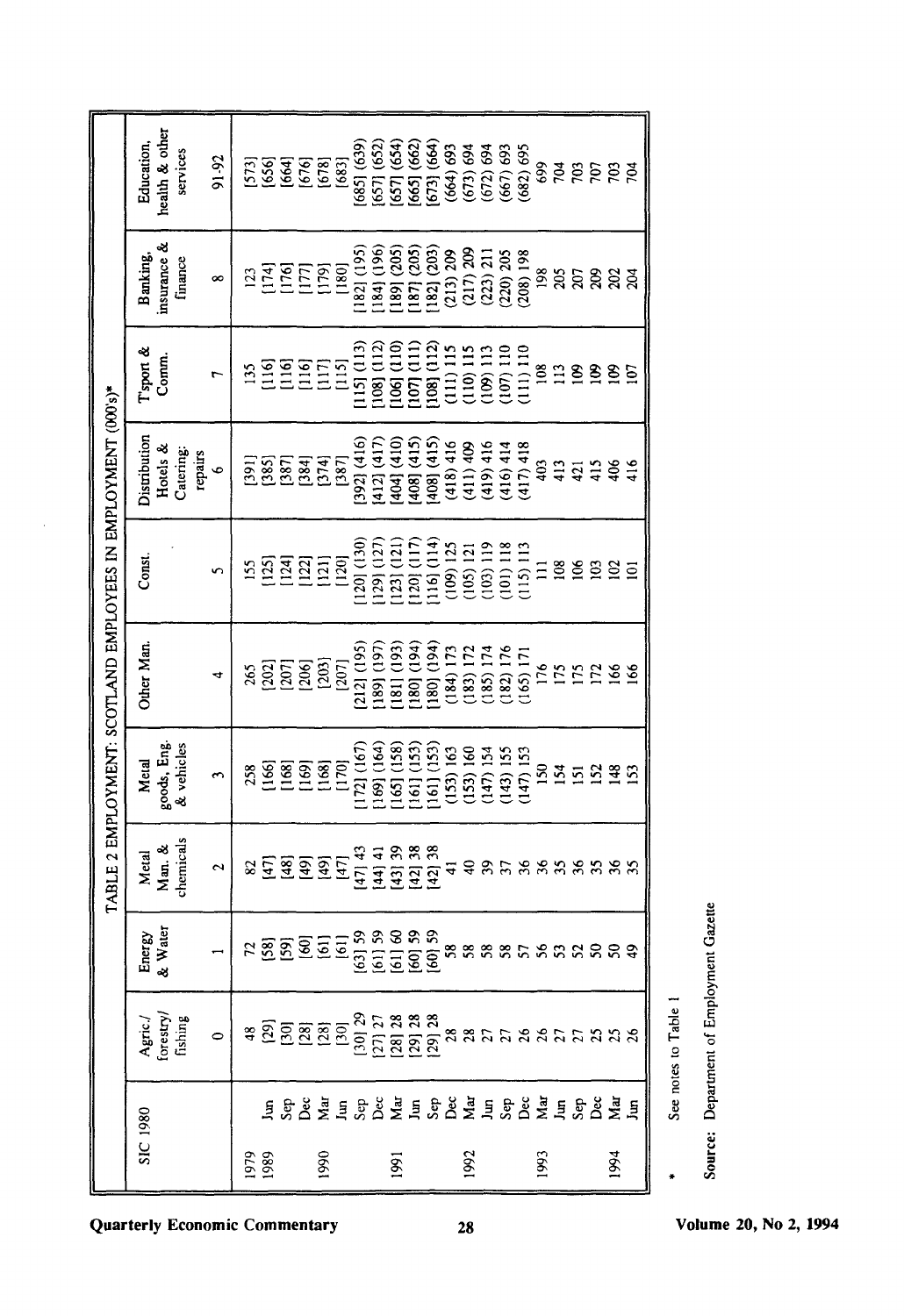Volume 20, No. 2, 1994

Quarterly Economic Commentary

| $\ddot{\phantom{0}}$                                                                                                                                                                                                          |
|-------------------------------------------------------------------------------------------------------------------------------------------------------------------------------------------------------------------------------|
| ļ                                                                                                                                                                                                                             |
| i                                                                                                                                                                                                                             |
|                                                                                                                                                                                                                               |
|                                                                                                                                                                                                                               |
|                                                                                                                                                                                                                               |
|                                                                                                                                                                                                                               |
|                                                                                                                                                                                                                               |
|                                                                                                                                                                                                                               |
|                                                                                                                                                                                                                               |
| a lead of the country contains the second company of the company of the contact of the country of the contact of the company of the company of the company of the company of the company of the company of the company of the |
|                                                                                                                                                                                                                               |
|                                                                                                                                                                                                                               |
| $\frac{1}{2}$                                                                                                                                                                                                                 |

Source: Department of Employment Press Notice

|                 | IABLE<br>U,  | UNFILLED VACANCIES AT JOBCENTRES | $\bullet$                           | SCOLLAND (300s)     |                                  |
|-----------------|--------------|----------------------------------|-------------------------------------|---------------------|----------------------------------|
|                 |              | Seasonally adjusted              |                                     |                     | Vacancies at Careers Offices     |
|                 | Number       | previous month<br>Change since   | Aver.change over<br>3 months ending | Unadjusted<br>Total | Unadjusted                       |
| <b>ung</b> 1661 | 19.1         | 5.5                              | $\frac{6}{6}$                       | <b>15.6</b>         | $\overline{c}$                   |
| Feb             | 22.6         | $\tilde{5}$                      | $\vec{5}$                           | 19.8                | $\overline{9}$                   |
| даг             | 23.9         | $\vec{u}$                        | 2.4                                 | 21.8                | 9.0                              |
| Apr             | 19.3         | 4.6                              | $\overline{10}$                     | 19.4                | $\overline{0}$                   |
| May             | 17.7         | $\ddot{9}$                       | $-1.6$                              | 18.5                | $\overline{\mathbf{8}}$          |
| Ĕ<br>E          | 16.2<br>17.2 | È<br>$\overline{c}$              | È<br>$\overline{C}$                 | 17.1<br>18.8        | $80^{\circ}$<br>$60^{\circ}$     |
| $\mathbf{a}$    | 15.6         | 9.6                              | $-0.7$                              | 16.3                | $\overline{C}$                   |
| Sep             | 15.9         | $\tilde{\omega}$                 | 50                                  | 9.81                | 0.6                              |
| Οct             | 17.0         | $\tilde{c}$                      | $\overline{c}$                      | 19.6                | 60                               |
| Nov             | 17.4         | 0.4                              | $\mathcal{C}$                       | 18.2                | $\overline{9}$                   |
| Dec             | 17.5         | $\mathbf{C}$                     | 33                                  | 15.9                | 0.4                              |
| 1992 Jan<br>Feb | 18.6<br>17.8 | 8.0<br>$\tilde{\mathbf{c}}$      | 0.4<br>$\mathbf{c}$                 | 15.8<br>14.4        | 6.4<br>$\tilde{\mathbf{c}}$      |
| дar             | 5.81         | $\dot{e}$                        | $\overline{90}$                     | 691                 | 6.6                              |
| Apr             | 553          | $\overline{5}$                   | 9.6                                 | 20.1                | $\tilde{c}$                      |
| May             | 19.7         | $\overline{c}$                   | 64                                  | 20.7                | 6.6                              |
| Iun<br>E        | 19.2<br>18.8 | $\sim$<br>$\overline{c}$         | 22<br>$\overline{c}$                | 20.9<br>19.1        | $\overline{C}$<br>$\overline{0}$ |
| <b>Aug</b>      | 18.7         | Ċ                                | 0.4                                 | 18.7                | $\tilde{\mathbf{c}}$             |
| Sep             | 18.3         | $-0.4$                           | 0.4                                 | 20.0                | $\tilde{\mathbf{c}}$             |
| Nov<br>$\delta$ | 661<br>18.7  | 0.4<br>$\overline{5}$            | 6.4<br>$\overline{0.0}$             | 21.0<br>20.7        | $\tilde{c}$<br>$\overline{9}$    |
| Dec             | 19.8         | $\overline{0}$                   | $\tilde{c}$                         | 0.81                | 0.4                              |
| 1993 Jan        | 5.5          | 69                               | $\mathbf{c}$                        | 15.9                | $\tilde{c}$                      |
| Feb             | 19.5         | $\overline{0}$                   | $\overline{C}$                      | 17.2                | $\tilde{c}$                      |
| Даг             | 19.5         | $60^{\circ}$                     | $\overline{C}$                      | 18.5                | $\tilde{\mathbf{c}}$             |
| Ą               | 18.1<br>17.9 | $\frac{1}{\omega}$<br>0.2        | 0.4<br>ςò                           | <b>18.9</b><br>0.91 | $\mathcal{C}$                    |
| May<br>Ξ        | 17.5         | 0.4                              | 9.6                                 | 0'61                | 9.0<br>$\tilde{\mathcal{C}}$     |
| E               | 18.1         | 6.6                              | 0.0                                 | 18.2                | $\overline{0.6}$                 |
| 8nV             | 5.81         | 0.4                              | 0.2                                 | 18.4                | 0.6                              |
| Sep             | 18.3         | 0.2                              | $\tilde{c}$                         | 661                 | $\overline{0}$                   |
| Nov<br>δc       | 18.0<br>18.8 | $\mathfrak{c}$<br>$8^\circ$      | $\tilde{c}$<br>$\overline{C}$       | 20.1<br>61          | 0.4<br>$\tilde{\mathcal{C}}$     |
| Dec             | 681          | $\tilde{C}$                      | $\overline{c}$                      | 971                 | 0.4                              |
| 1994 Jan        | 19.2         | $\tilde{c}$                      | $\overline{0}$                      | 15.8                | $\tilde{\mathbf{c}}$             |
| Feb             | 18.4         | 9.8                              | $\overline{C}$                      | 16.3                | 0.4                              |
| Кат             | 18.3         | $\dot{c}$                        | 0.2                                 | 17.5                | $\tilde{\mathcal{C}}$            |
| чþи             | 18.3<br>19.3 | $\overline{0}$<br>$\overline{c}$ | ن<br>ن<br>$\tilde{\omega}$          | 20.5<br>161         | 9.0<br>$\tilde{0}$               |
| May<br>Ĕ        | 20.0         | $\mathcal{C}^{\bullet}$          | $\overline{9}$                      | 21.5                | $\overline{9}$                   |
| $\Xi$           | 20.3         | $\tilde{\omega}$                 | $\overline{u}$                      | 20.2                | $\overline{9}$                   |
| Aug             | <b>Z1.1</b>  | $\overline{80}$                  | 90                                  | 20.9                | $\overline{9}$                   |
| Sep             | 21.3         | $\overline{c}$                   | 0.4                                 | $\frac{22.7}{22.9}$ | $\overline{9}$                   |
| 8               | 21.0         | 9.3                              | $\overline{c}$                      |                     | $\overline{0}$                   |

29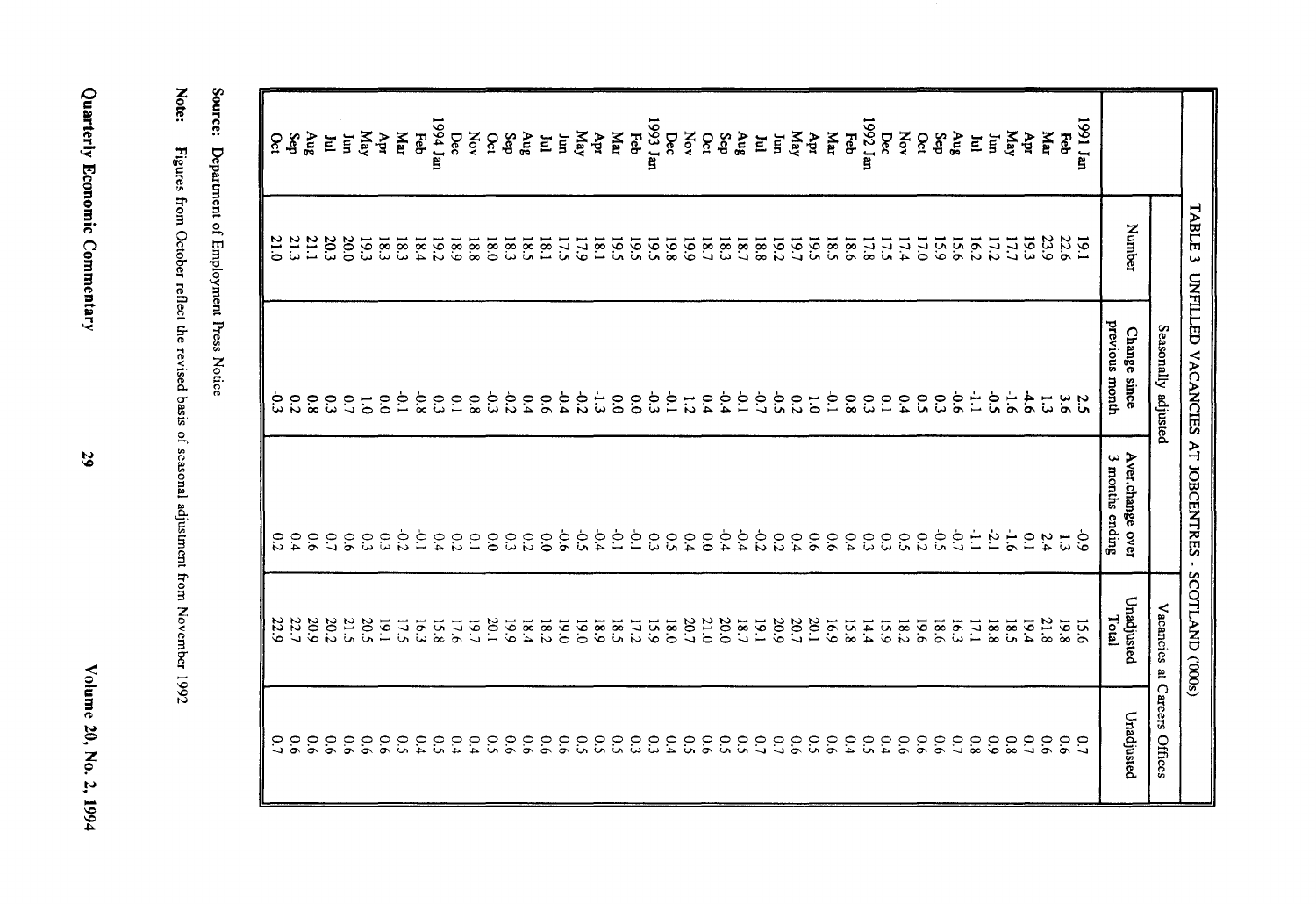| TABLE 4: VACANCY FLOWS AT JOBCENTRES, STANDARDISED, SEASONALLY ADJUSTED -<br><b>SCOTLAND</b> |              |                                  |              |                                  |              |                                  |  |  |  |
|----------------------------------------------------------------------------------------------|--------------|----------------------------------|--------------|----------------------------------|--------------|----------------------------------|--|--|--|
|                                                                                              |              | In-flow                          |              | Out-flow                         |              | 000s of which: Placings          |  |  |  |
| Date                                                                                         | Level        | Average change<br>3 months ended | Level        | Average change<br>3 months ended | Level        | Average change<br>3 months ended |  |  |  |
| 1991 Jan                                                                                     | 21.9         | $-0.1$                           | 20.5         | $-0.8$                           | 16.6         | $-0.7$                           |  |  |  |
| Feb                                                                                          | 22.5         | 0.2                              | 18.7         | $-2.4$                           | 15.2         | $-1.8$                           |  |  |  |
| Mar                                                                                          | 21.9         | 0.2                              | 20.8         | $-0.3$                           | 17.4         | $-0.1$                           |  |  |  |
| Apr                                                                                          | 22.3         | 0.1                              | 25.8         | 1.8                              | 21.6         | 1.7                              |  |  |  |
| May                                                                                          | 22.4         | 0.0                              | 26.0         | 2.4                              | 21.6         | 2.1                              |  |  |  |
| Jun                                                                                          | 20.1         | $-0.6$                           | 20.3         | $-0.2$                           | 16.7         | $-0.2$                           |  |  |  |
| Jul                                                                                          | 20.0         | $-0.8$                           | 20.7         | $-1.7$                           | 16.9         | $-1.6$                           |  |  |  |
| Aug                                                                                          | 19.5         | $-1.0$                           | 20.0         | $-2.0$                           | 16.4         | $-1.7$                           |  |  |  |
| Sep                                                                                          | 20.6         | 0.2                              | 20.4         | 0.0                              | 16.8         | 0.0                              |  |  |  |
| Oct                                                                                          | 23.0         | 0.9                              | 21.6         | 0.2                              | 18.0         | 0.3                              |  |  |  |
| Nov                                                                                          | 19.9         | 0.0                              | 19.7         | $-0.2$                           | 15.7         | $-0.4$                           |  |  |  |
| Dec                                                                                          | 21.2         | 0.2                              | 20.6         | 0.2                              | 17.3         | 0.2                              |  |  |  |
| 1992 Jan                                                                                     | 20.3         | $-0.9$                           | 20.7         | $-0.3$                           | 17.4         | $-0.2$                           |  |  |  |
| Feb                                                                                          | 20.3         | 0.1                              | 19.9         | $-0.1$                           | 16.3         | 0.2                              |  |  |  |
| Mar                                                                                          | 21.7         | 0.2                              | 21.9         | 0.4                              | 18.3         | 0.3                              |  |  |  |
| Apr                                                                                          | 21.4         | 0.4                              | 21.2         | 0.2                              | 17.7         | 0.1                              |  |  |  |
| May                                                                                          | 21.4         | 0.4                              | 21.3         | 0.5                              | 17.8         | 0.5                              |  |  |  |
| Jun                                                                                          | 22.1         | 0.1                              | 22.4         | 0.2                              | 18.3         | 0.0                              |  |  |  |
| Jul                                                                                          | 20.1         | $-0.4$                           | 20.6         | $-0.2$                           | 16.7         | $-0.3$                           |  |  |  |
| Aug                                                                                          | 20.7         | $-0.3$                           | 20.4         | $-0.4$                           | 16.6         | $-0.4$                           |  |  |  |
| Sep                                                                                          | 21.6         | $-0.2$                           | 21.6         | $-0.2$                           | 17.9         | $-0.2$                           |  |  |  |
| Oct                                                                                          | 21.5         | 0.4                              | 20.2         | $-0.2$                           | 16.9         | 0.1                              |  |  |  |
| Nov                                                                                          | 21.6         | 0.3                              | 20.7         | 0.1                              | 16.9         | 0.0                              |  |  |  |
| Dec                                                                                          | 22.4         | 0.3                              | 22.0         | 0.1                              | 18.7         | 0.4                              |  |  |  |
| 1993 Jan                                                                                     | 22.1         | 0.2                              | 22.8         | 0.9.                             | 18.8         | 0.7                              |  |  |  |
| Feb                                                                                          | 21.9         | 0.1                              | 21.9         | 0.4                              | 18.0         | 0.1                              |  |  |  |
| Mar                                                                                          | 22.6         | 0.1                              | 22.7         | 0.2                              | 18.1         | $-0.3$                           |  |  |  |
| Apr                                                                                          | 21.5         | $-0.3$                           | 22.4         | $-0.1$                           | 18.5         | $-0.1$                           |  |  |  |
| May                                                                                          | 21.5         | $-0.2$                           | 22.6         | 0.2                              | 18.3         | 0.1                              |  |  |  |
| Jun                                                                                          | 22.0         | $-0.2$                           | 22.2         | $-0.1$                           | 18.5<br>18.0 | 0.1<br>$-0.2$                    |  |  |  |
| Jul                                                                                          | 22.1         | 0.2                              | 21.4         | $-0.3$<br>$-0.5$                 | 18.0         | $-0.1$                           |  |  |  |
| Aug                                                                                          | 21.7<br>22.3 | 0.1                              | 21.2<br>22.3 | 0.0                              | 19.0         | 0.2                              |  |  |  |
| Sep                                                                                          |              | 0.1<br>0.2                       | 22.7         | 0.4                              | 19.2         | 0.4                              |  |  |  |
| Oct                                                                                          | 22.8         | 1.0                              | 23.9         | 0.9                              | 20.4         | 0.8                              |  |  |  |
| Nov<br>Dec                                                                                   | 24.6<br>23.5 | 0.4                              | 22.8         | 0.2                              | 19.5         | 0.2                              |  |  |  |
| 1994 Jan                                                                                     | 23.1         | 0.1                              | 23.2         | 0.2                              | 20.0         | 0.3                              |  |  |  |
| Feb                                                                                          | 22.6         | $-0.7$                           | 23.5         | $-0.1$                           | 20.5         | $0.0\,$                          |  |  |  |
| Mar                                                                                          | 21.9         | $-0.5$                           | 22.1         | $-0.2$                           | 19.4         | $0.0\,$                          |  |  |  |
| Apr                                                                                          | 22.9         | $-0.1$                           | 22.7         | $-0.2$                           | 20.1         | $-0.0$                           |  |  |  |
| May                                                                                          | 23.1         | $0.2\,$                          | 22.9         | $-0.2$                           | 20.3         | $-0.1$                           |  |  |  |
| Jun                                                                                          | 24.2         | $0.8\,$                          | 23.3         | 0.4                              | 20.8         | 0.5                              |  |  |  |
| Jul                                                                                          | 22.8         | $0.0\,$                          | 22.2         | $-0.2$                           | 19.8         | $-0.1$                           |  |  |  |
| Aug                                                                                          | 25.4         | $0.8\,$                          | 24.5         | 0.5                              | 21.8         | 0.5                              |  |  |  |
| Sep                                                                                          | 23.1         | $-0.4$                           | 22.6         | $-0.2$                           | 20.0         | $-0.3$                           |  |  |  |
| Oct                                                                                          | 23.5         | 0.2                              | 23.6         | 0.5                              | 20.7         | 0.3                              |  |  |  |

**Source:** Department of Employment

Note: Figures from October reflect the revised basis of seasonal adjustment from November 1992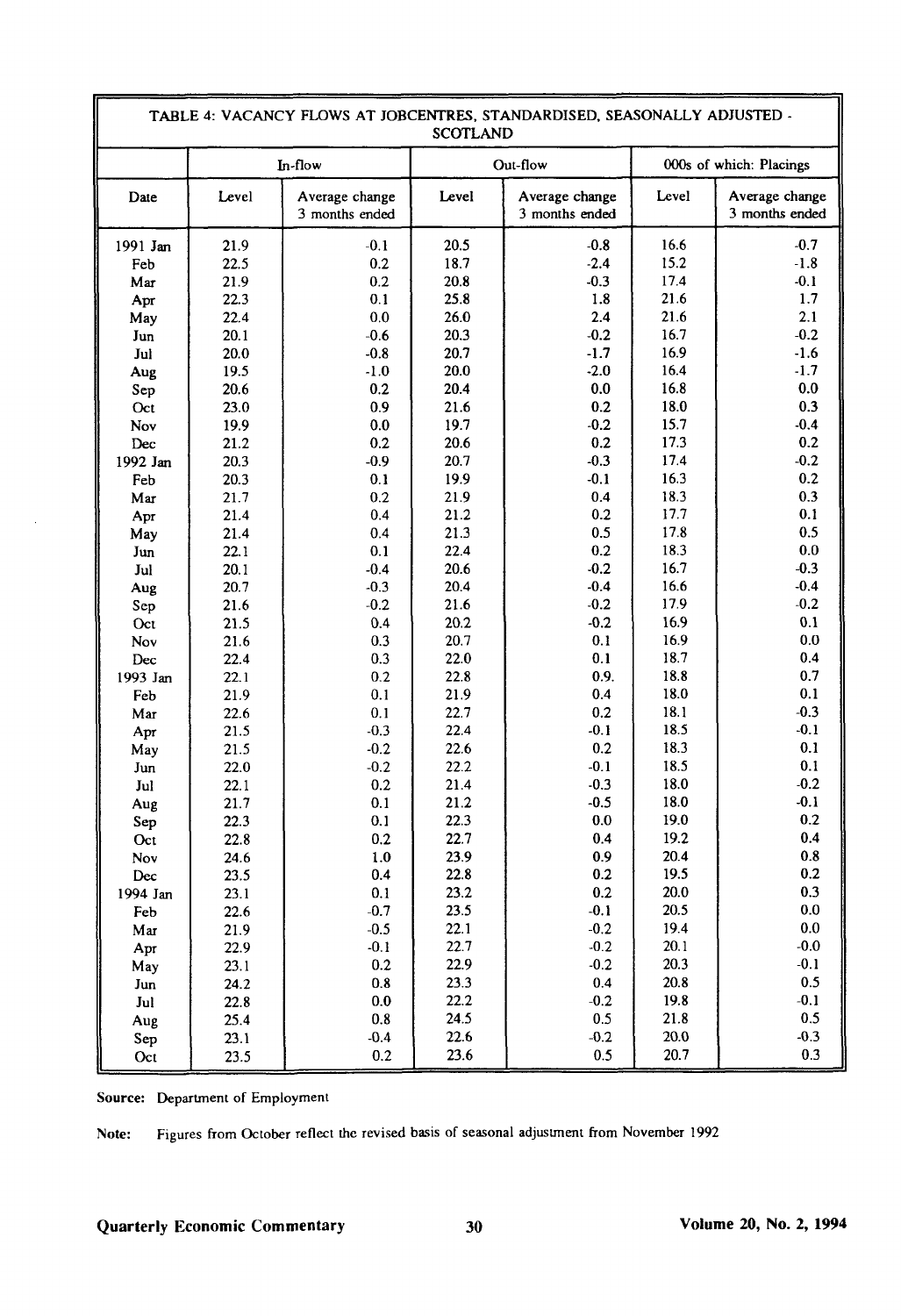|             | TABLE 5: SCOTLAND - UNEMPLOYMENT - SEASONALLY ADJUSTED (excluding school leavers ('000s)<br>(Figures in parentheses reflect estimates on September 1988 basis - see text for details) |              |                |                                |                                     |                                  |  |  |
|-------------|---------------------------------------------------------------------------------------------------------------------------------------------------------------------------------------|--------------|----------------|--------------------------------|-------------------------------------|----------------------------------|--|--|
| Date        | Male                                                                                                                                                                                  | Female       | Total          | Change since<br>previous month | Ave. change over<br>6 months ending | Unemp. rate % of<br>working pop. |  |  |
| 1991 Jan    | 153.0                                                                                                                                                                                 | 51.2         | 201.5          | 0.7                            | 0.0                                 | 8.1                              |  |  |
| Feb         | 157.0                                                                                                                                                                                 | 51.7         | 204.7          | 3.2                            | 0.7                                 | 8.2                              |  |  |
| Mar         | 160.4                                                                                                                                                                                 | 52.3         | 209.3          | 4.6                            | 1.7                                 | 8.4                              |  |  |
| Apr         | 163.9                                                                                                                                                                                 | 54.0         | 214.4          | 4.8                            | 2.6                                 | 8.5                              |  |  |
| May         | 166.5                                                                                                                                                                                 | 55.2         | 219.8          | 4.7                            | 3.3                                 | 8.7                              |  |  |
| Jun         | 169.4                                                                                                                                                                                 | 55.4         | 221.9          | 2.8                            | 3.3                                 | $\bf 8.8$                        |  |  |
| Jul         | 170.9                                                                                                                                                                                 | 56.2         | 225.6          | 3.7                            | 3.8                                 | 8.9                              |  |  |
| Aug         | 170.4                                                                                                                                                                                 | 56.1         | 227.0          | 1.4                            | 3.5                                 | 9.0                              |  |  |
| ${\bf Sep}$ | 171.0                                                                                                                                                                                 | 55.3         | 225.7          | $-1.3$                         | 2.7                                 | 9.0                              |  |  |
| Oct         | 172.6                                                                                                                                                                                 | 54.7         | 225.7          | 0.0                            | 1.9                                 | 9.0                              |  |  |
| Nov         | 173.6                                                                                                                                                                                 | 54.5         | 227.1          | 1.2                            | 1.3                                 | 9.0                              |  |  |
| Dec         | 176.0                                                                                                                                                                                 | 54.3         | 227.9          | 1.4                            | 0.9                                 | 9.0                              |  |  |
| 1992 Jan    | 176.2                                                                                                                                                                                 | 54.9         | 230.9          | 3.0                            | 0.9                                 | 9.2                              |  |  |
| Feb         | 175.5                                                                                                                                                                                 | 55.3         | 231.5          | 0.6                            | 0.9                                 | 9.2                              |  |  |
| Mar         | 177.7                                                                                                                                                                                 | 55.8         | 231.3          | $-0.2$                         | 0.9                                 | 9.2                              |  |  |
| Apr         | 179.1                                                                                                                                                                                 | 56.2         | 233.9          | 2.6                            | 1.4                                 | 9.3                              |  |  |
| May         | 180.1                                                                                                                                                                                 | 56.1         | 235.2          | 1.3                            | 1.4                                 | 9.3                              |  |  |
| Jun         | 183.0                                                                                                                                                                                 | 56.4         | 236.5          | 1.3                            | 1.4                                 | 9.4                              |  |  |
| Jul         | 186.4                                                                                                                                                                                 | 57.5         | 240.5          | 4.6                            | 1.5                                 | 9.5                              |  |  |
| Aug         | 186.2                                                                                                                                                                                 | 57.0         | 243.4          | 2.9                            | 1.9                                 | 9.6                              |  |  |
| Sep         | 187.8                                                                                                                                                                                 | 56.4         | 242.6          | $-0.8$                         | 1.9                                 | 9.6                              |  |  |
| Oct         | 189.4                                                                                                                                                                                 | 56.5         | 244.3          | 1.7                            | 1.8                                 | 9.6                              |  |  |
| Nov         | 192.3                                                                                                                                                                                 | 56.6         | 246.0          | 1.7                            | 1.9                                 | 9.7                              |  |  |
| Dec         | 192.5                                                                                                                                                                                 | 57.1         | 249.4          | 3.4                            | 2.3                                 | 9.8                              |  |  |
| 1993 Jan    | 190.7                                                                                                                                                                                 | 57.0         | 249.5          | 0.1                            | 1.5                                 | 9.8                              |  |  |
| Feb         | 188.4                                                                                                                                                                                 | 56.9         | 247.6          | $-1.9$                         | 0.7                                 | 9.8                              |  |  |
| Mar         | 188.9                                                                                                                                                                                 | 56.1         | 244.5          | $-3.1$                         | 0.3                                 | 9.6                              |  |  |
| Apr         | 188.9                                                                                                                                                                                 | 56.6         | 245.5          | 1.0                            | 0.1                                 | 9.8                              |  |  |
| May         | 189.1                                                                                                                                                                                 | 56.0         | 244.9          | $-0.6$                         | $-0.2$                              | 9.8                              |  |  |
| Jun         | 190.0                                                                                                                                                                                 | 55.5         | 244.6          | $-0.3$                         | $-0.8$                              | 9.8                              |  |  |
| Jul         | 189.4                                                                                                                                                                                 | 56.4         | 246.4          | 1.8                            | $-0.3$                              | 9.9                              |  |  |
| Aug         | 187.1                                                                                                                                                                                 | 56.5         | 245.9          | $-0.5$                         | $-0.3$                              | 9.8                              |  |  |
| Sep         | 184.2                                                                                                                                                                                 | 55.6         | 242.7          | $-3.2$                         | $-0.3$                              | 9.7                              |  |  |
| Oct         | 182.9                                                                                                                                                                                 | 54.5         | 238.7          | $-4.0$                         | $-1.1$                              | 9.6                              |  |  |
| Nov         | 181.6                                                                                                                                                                                 | 53.8         | 236.7          | $-2.0$                         | $-1.4$                              | 9.5                              |  |  |
| Dec         | 184.6                                                                                                                                                                                 | 53.1         | 234.7          | $-2.0$                         | $-1.7$                              | 9.4                              |  |  |
| 1994 Jan    | 183.3                                                                                                                                                                                 | 53.8         | 238.4          | 3.7                            | $-1.3$                              | 9.5                              |  |  |
| Feb         | 182.0                                                                                                                                                                                 | 53.5         | 236.8          | $-1.6$                         | $-1.5$                              | 9.5                              |  |  |
| Mar         | 181.3                                                                                                                                                                                 | 52.7         | 234.7          | $-2.1$                         | $-1.3$                              | 9.4                              |  |  |
| Apr         | 180.4                                                                                                                                                                                 | 52.1         | 233.4          | $-1.3$                         | $-0.9$<br>$-0.7$                    | 9.3                              |  |  |
| May         | 179.4                                                                                                                                                                                 | 51.9         | 232.3          | $-1.1$                         | $-0.7$                              | 9.3                              |  |  |
| Jun         | 179.4                                                                                                                                                                                 | 51.4         | 230.8          | $-1.5$<br>$1.4$                | $\cdot1.0$                          | 9.2<br>9.3                       |  |  |
| Jul         | 177.2                                                                                                                                                                                 | 52.8         | 232.2          | $-2.8$                         | $-1.2$                              | 9.2                              |  |  |
| Aug         | 174.4                                                                                                                                                                                 | 52.2<br>50.8 | 229.4<br>225.2 | $-4.2$                         | $-1.6$                              | 9.0                              |  |  |
| Sep<br>Oct  | 171.0                                                                                                                                                                                 | 49.9         | 220.9          | $-4.3$                         | $-2.1$                              | $\bf 8.8$                        |  |  |

**Source:** Department of Employment